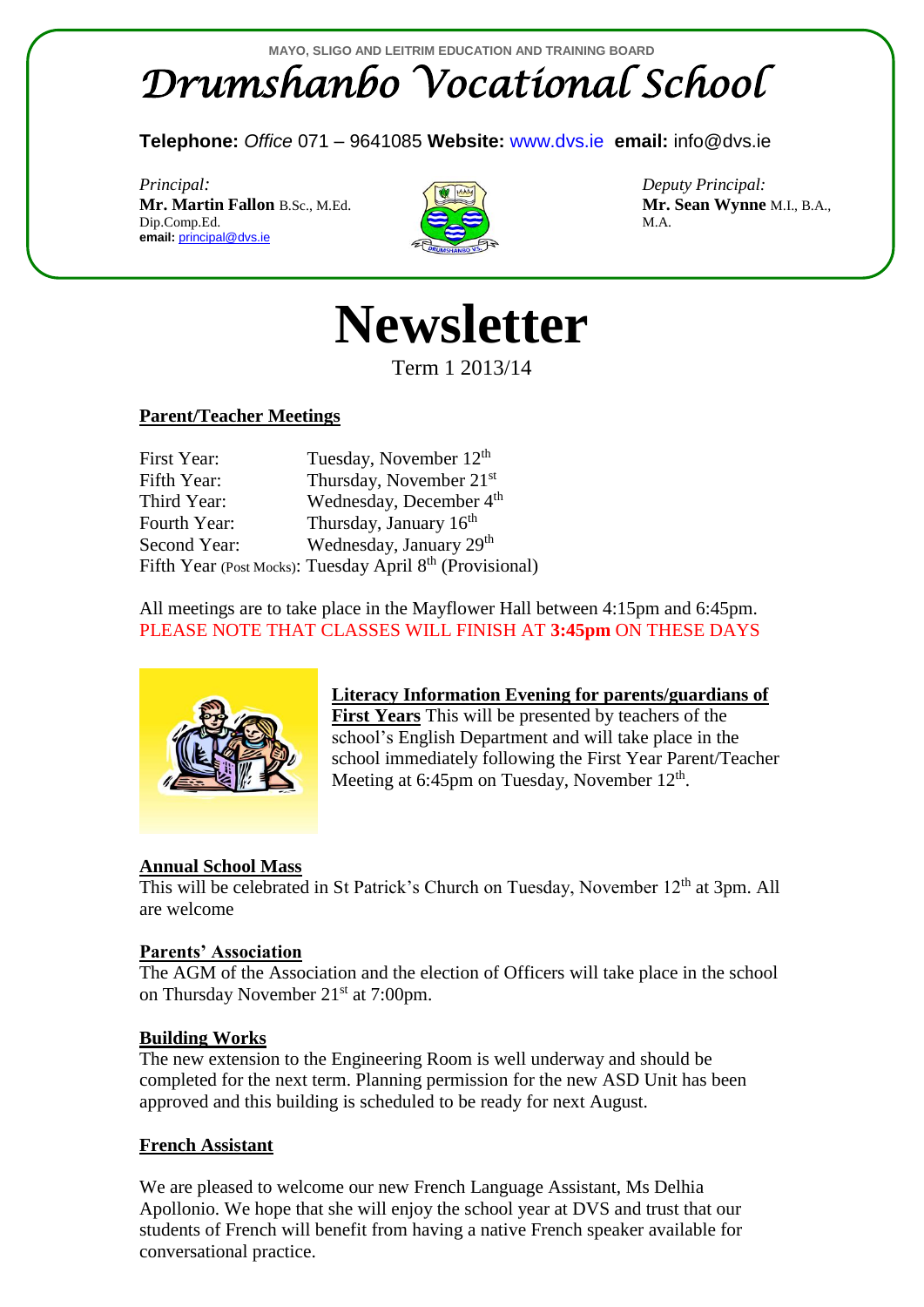**Celebrating 50 Years**



Next year, DVS celebrates 50 years of second level education provision in the area. Mr John King is chairing a committee in the school to make arrangements to mark this important event. If you have any memorabilia, photos etc. of your days at DVS and you would like to share them, you can e-mail the organising committee at DVS50@gmail.com

# **Volleyball**

So far this year, we have two Senior Boys and one Senior Girls teams and four Cadet Boys and one Cadet Girls teams. The junior teams will be organised after the Christmas break. Our Senior A and Senior B Boys and Senior Girls all have matches this week.

## **Gaelic Football**

The senior team are through to the post-primary school county final and will play either Lough Allen College or Carrigallen VS.

## **World Champion in Marshall Arts**



Congratulations to **Niamh McCauley** who has just returned from Tuscany, Italy with the Karate u-15 World Championship title. Niamh took home six other medals. Well done also to **Ciaran Thiele** who won two medals at the same competitions.



#### **Lunch Time Activities Club**

Lunch time activities for junior students are organised every Tuesdays, Wednesdays and Thursdays. Students can see notice boards or check with Ms O'Connor for details.



#### **Lunch Time Canteen**

Gala, Drumshanbo are providing a lunch time canteen service in the Mayflower this school year. Hot drinks, sandwiches and rolls are available. All students can use the Mayflower to have lunch and they can bring their own lunch if they so wish.

#### **Dropping students at the school and collecting**

In the interests of safety, parents are reminded to use the pedestrian entrance at the front of the school or in the Mayflower Car-park as drop off and collection points.

#### **Mobile phones**

The policy that students are to keep mobile phones in their locker during all class times still applies. Under no circumstances, are students to use their phones to take photographs of others during school times.